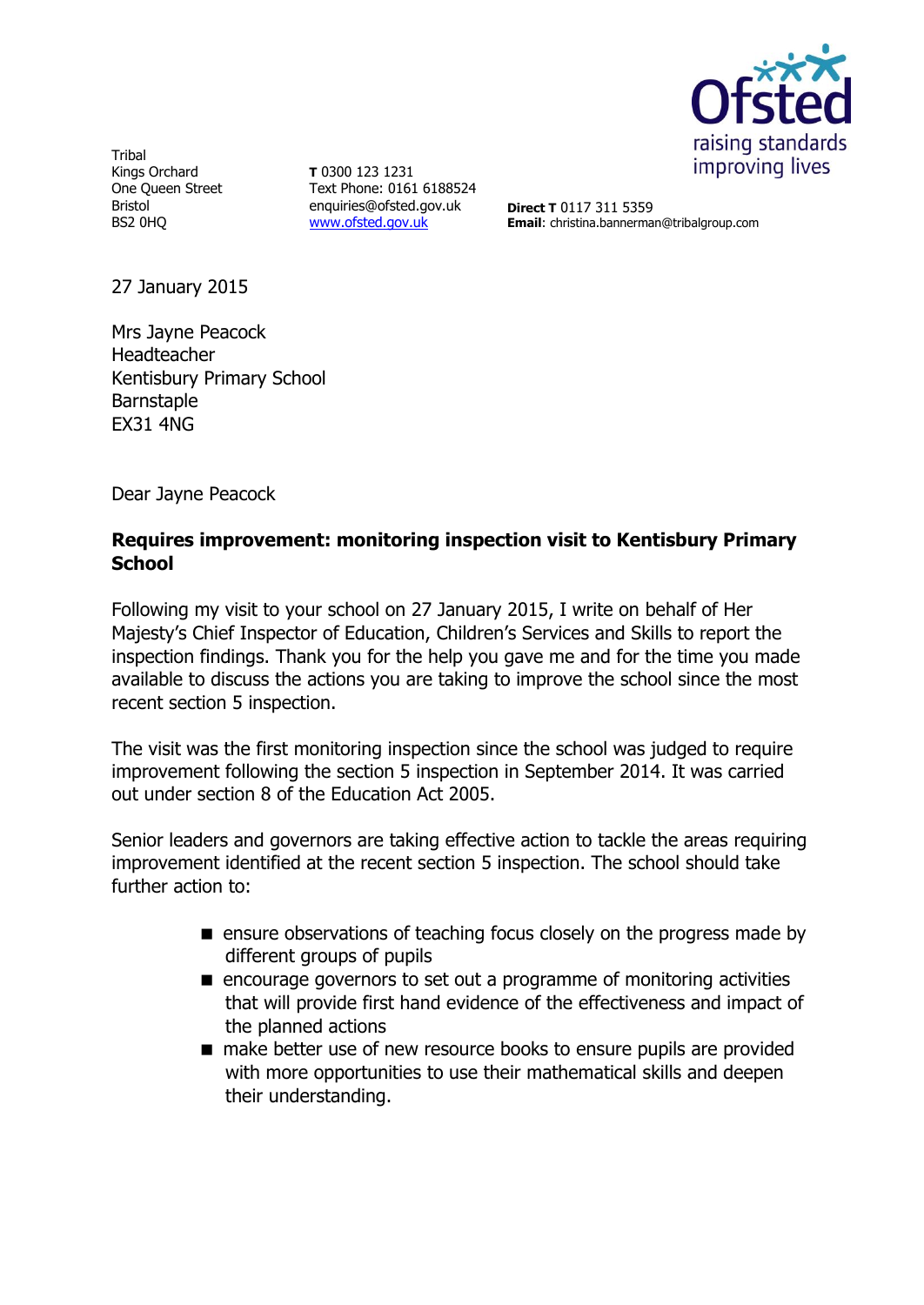

## **Evidence**

During the inspection, meetings were held with the executive headteacher, subject leaders, three members of the Governing Body and a representative of the local authority to discuss the action taken since the last inspection. The school improvement plan was evaluated. You accompanied me on visits to all classes. During the visits to lessons I took the opportunity to gauge whether the pupils were provided with work that is challenging enough. I also looked with you at pupils' books to evaluate the quality of their writing and mathematics.

# **Context**

Parracombe Church of England Primary, Kentisbury Primary School and Lynton Church of England Voluntary Aided Primary School are led by an executive headteacher and one governing body. The subject leaders of Literacy and Numeracy are responsible for developing teaching and learning in English and mathematics across the three schools. All three schools were judged as requiring improvement at their most recent inspections.

Pupils from Kentisbury and Parracombe are taught together in the same classes. Key Stage 2 aged pupils are taught at Parracombe, Key Stage 1 aged pupils and children in the Early Years Foundation Stage are taught at Kentisbury.

There are currently two vacancies on the governing body. There have been no changes in staffing since the last inspection.

## **Main findings**

You and other senior leaders have developed a single action plan that is an appropriate response to the recent section 5 inspection findings identified for the three schools. The plan is a comprehensive document that clearly describes the actions that will be taken to improve pupils' achievement and the quality of teaching across the three schools. A single action plan is a valid approach because of the common weaknesses that currently exist across the schools, namely:

- the quality of teaching and pupils' achievement, especially in Key Stage 2
- opportunities for pupils to apply their mathematical skills in solving problems
- pupils' spelling, grammar and punctuation
- the effectiveness of subject leaders in improving the quality of teaching and pupils' learning.

The actions taken since September have begun to improve weaknesses in subject leadership. Subject leaders are now regularly observing teaching and looking at pupils' work, contributing to the school's drive for improvement. For example, leaders of Literacy and Numeracy are more actively involved in monitoring the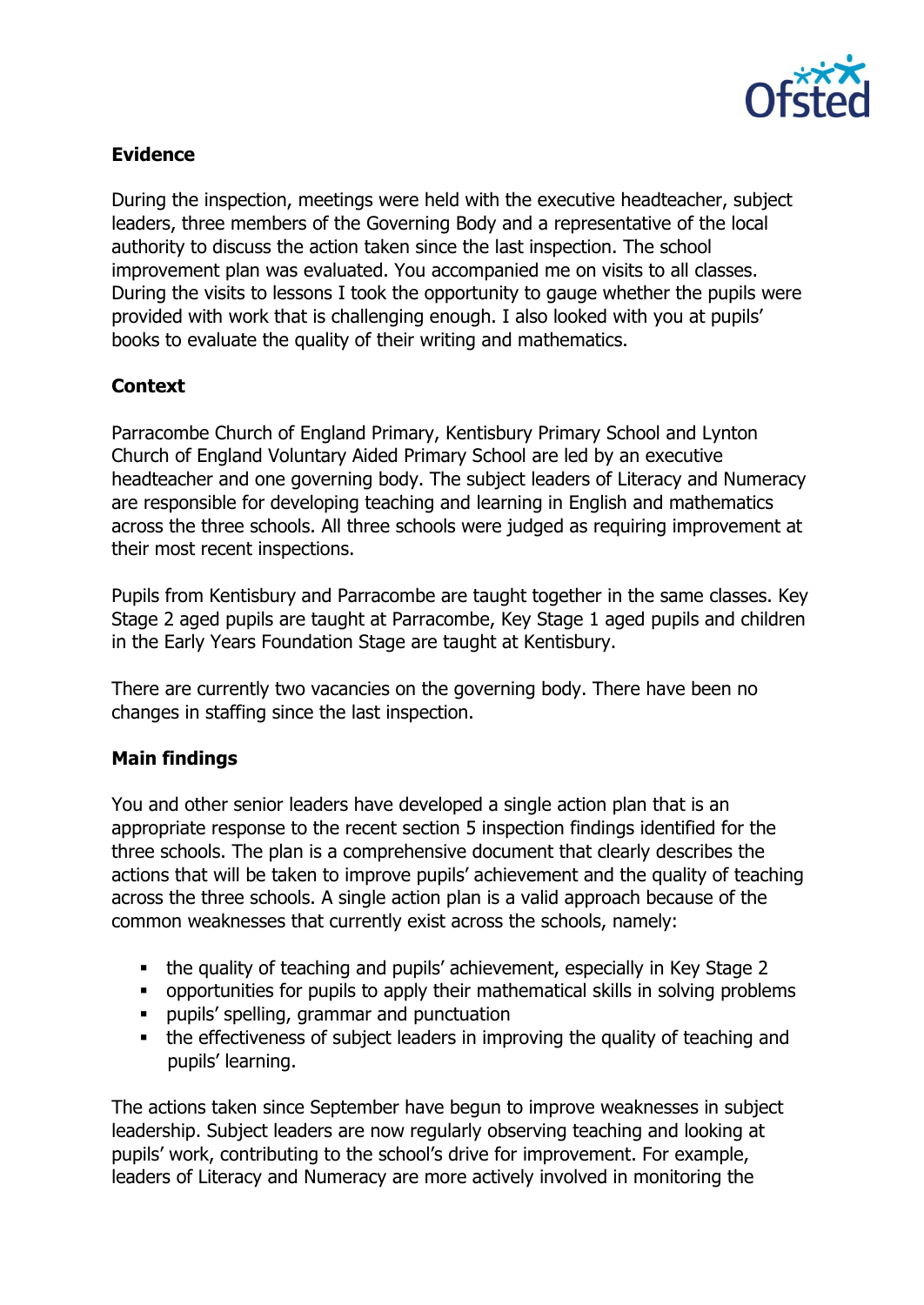

school's performance. As a result, you and senior leaders are more systematically providing staff with appropriate training and support programmes. Through a developing partnership with local schools, staff have observed high quality teaching and are in the process of introducing these methods into their practice. However, senior leaders' observations of teaching do not pay sufficient attention to the progress made by different groups of pupils. Consequently, feedback is too general and is less effective because it does not provide staff with clear information about the pupils that are not making the progress they should.

Subject leaders are developing a clearer grasp of pupils' achievement and making effective use of this information to drive improvement. Through their increased monitoring they hold a better understanding of the strengths and weaknesses in their subjects. English, mathematics and science leaders have produced plans that set out the actions and initiatives to develop pupils' achievement over the year. Although they compile reports for governors outlining the progress made each term, the reports are too variable in quality. Governors are better placed to monitor the school's progress when reports comment on the effectiveness of new initiatives rather than where they merely describe the completion of actions. For instance, the English leader's report provided valuable information on the effectiveness of actions taken to improve pupils' achievement in spelling, grammar and punctuation.

Teachers are responding to training and trialling new strategies that are helping to raise the quality of teaching. For example, pupils' books confirm that they are regularly responding to teachers' comments to improve the quality of their work. Pupils are more frequently producing longer pieces of writing and are developing their writing skills over a planned sequence of lessons. However, these initiatives are still relatively new and are not yet fully in place in all classes.

It is clear from our scrutiny of books that pupils are not regularly challenged to develop their mathematical skills and deepen their understanding. For example, in some classes pupils learning a new method of calculation did not deepen their understanding by applying the method to solve problems and develop their fluency. A new maths scheme designed to increase opportunities for pupils to solve problems and apply their skills is not being used effectively across all classes. Teachers are sometimes slow to spot pupils' mathematical misconceptions or to use the new mathematical resources to set pupils challenging problem solving activities. In addition, we noticed that pupils are not confident in their knowledge of place value of numbers and this hampers their fluency.

During our visits to the Reception class we found that staff's assessments and planning require improvement. Children's learning diaries contain some entries but are not providing an up-to-date record of children's progress across the Early Years curriculum. It is not clear how children's next steps are used to adapt planning and ensure children learn and develop across all areas of learning.